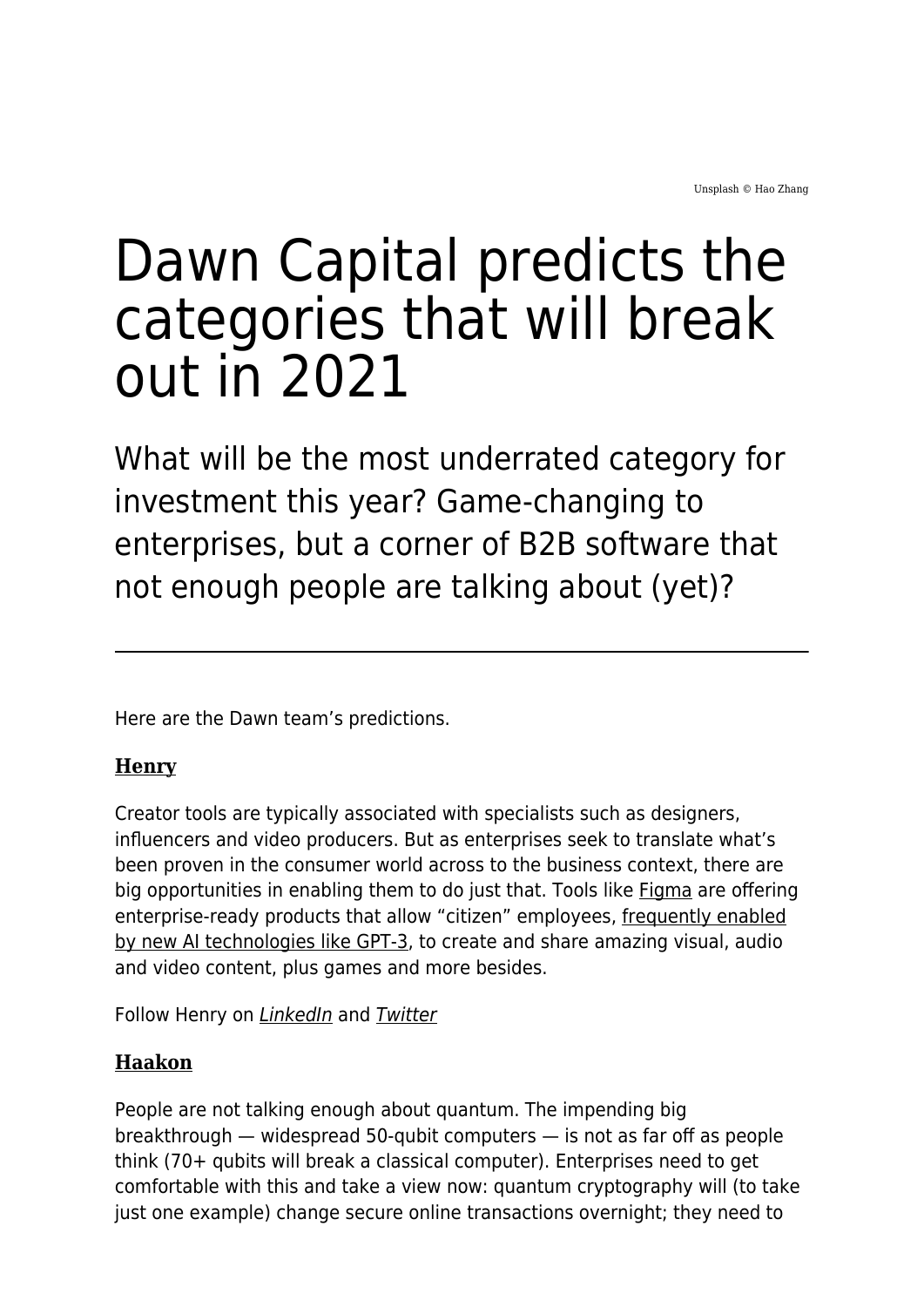be ready for that before it happens.

Follow Haakon on [LinkedIn](https://www.linkedin.com/in/haakon-overli-299125/) and [Twitter](https://twitter.com/HaakonOverli)

## **[Virginia](http://dawncapital.com/team/virginia-pozzato/)**

Fuelled by an ever increasing number of applications, and with the likes of [Stripe](https://stripe.com/gb?utm_campaign=paid_brand-UK_en_Search_Brand_Stripe-2032860449&utm_medium=cpc&utm_source=google&ad_content=355351450265&utm_term=stripe&utm_matchtype=e&utm_adposition=&utm_device=c&gclid=Cj0KCQiArvX_BRCyARIsAKsnTxPhfYc2YBnGMK7Jt9qDU-bWipaE3f2DIrDd0-GtIkZFGun3R7D0IRgaAtfcEALw_wcB) and [Twilio](https://www.twilio.com/help/sales) dominating the market, the race for API solutions is well underway.

Despite this, the market for API management, monitoring, and security is still underserved; there is a pressing need for a number of specific API solutions across all sectors, which opens up great opportunities for challengers in the space. It's also likely that we'll soon see API construction/orchestration tools become the norm. For example, what tool would you use to connect a data warehouse and easy API access to that data? We may see companies offering something like a reverse [Segment](https://segment.com/) (which was acquired by Twilio 2020) transforming data extraction.

Follow Virginia on *[LinkedIn](https://www.linkedin.com/in/virginia-pozzato-7b8802100/)* and **[Twitter](https://twitter.com/VirgiPozzato)** 

Read also

[Early Metrics' tech trend predictions for 2021](https://www.maddyness.com/uk/2021/02/02/early-metrics-tech-trend-predictions-for-2021/)

#### **[Dan](http://dawncapital.com/team/dan-chaplin/)**

We've online just scratched the surface of the potential of connected planning tools, and we should expect to see more automation in these areas. Living through a time of prolonged uncertainty, it's more important than ever for enterprises to have data-driven holistic tools for effective planning, forecasting and budgeting. Flexible cloud-based software that supports continuous forecasting, scenario modelling and collaboration across the organisation is vital for good operational decision-making, and the category is seeing rapid advances in automation and predictive analytics. Innovation here is accelerating the transformation of the CFO function into one that is more strategic than ever.

Follow Dan on [LinkedIn](https://www.linkedin.com/in/dan-chaplin/) and [Twitter](https://twitter.com/dc_chaplin)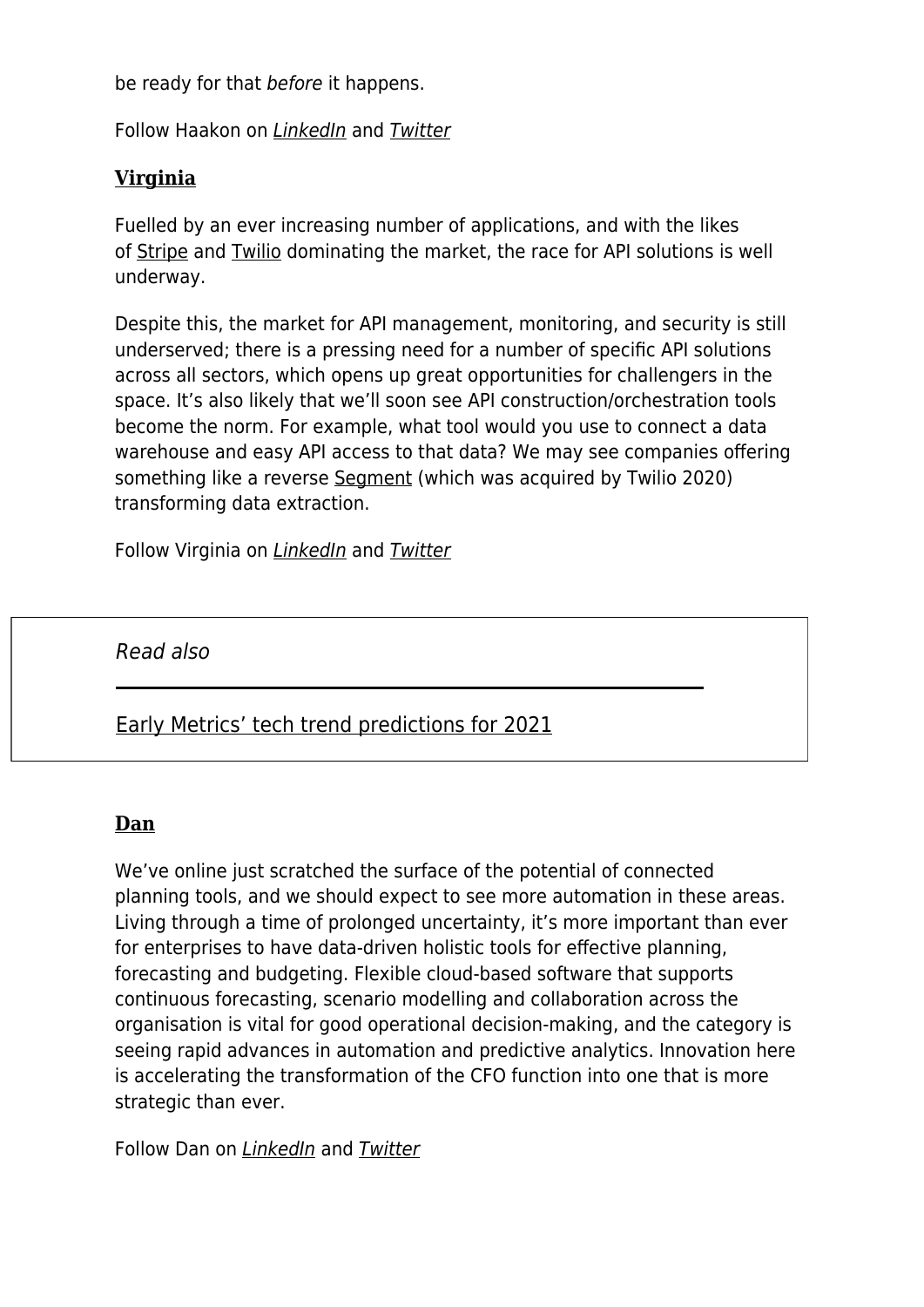## **[Josh](http://dawncapital.com/team/josh-bell/)**

Open Banking will become the norm — and not because of the push effects of government legislation, but because those are now outstripped by the pull effects of consumer demand. The accelerated digitisation of finance in the post-Covid world has already arrived, and we now have zero-touch finance. The continued death of cash, alongside market-shifting changes like Apple Pay's success will see more and more companies and financial institutions wanting to connect to payment rails and banks directly for payment orchestration.

Follow Josh on [LinkedIn](https://www.linkedin.com/in/joshbell/) and [Twitter](https://twitter.com/joshbell)

## **[Daniela](http://dawncapital.com/team/daniela/)**

As the volume of data only continues to increase, finding ways to effectively share, collaborate, and act on it will become increasingly important. It is perhaps as much an organisational change as a software enabled transition. Solutions that can help with integration, communication, and automation of data and its implications will effectively help companies evolve to the next step in data maturity. We will also likely see smart ways of decisioning and segmenting data using AI.

Follow Daniela on [LinkedIn](https://www.linkedin.com/in/daniela-raffel-torrebiarte-0042a280/) and [Twitter](https://twitter.com/DanielaRaffel)

## **[Laurens](http://dawncapital.com/team/laurens-de-poorter/)**

Working from home means millions more people using enterprise SaaS which, in turn, has further consumerised the market. As our primary interactions with our colleagues and customers happen digitally, the importance of UX and collaboration features grows. Less obviously, community and purpose-driven startups will have an enormous edge in the era of bottom-up adoption within B2B SaaS, as citizen buyers and developers (anyone working in an organisation choosing to use tools or working with low or no-code products) make usage decisions based on governance and intent, as well as experience and functionality.

Follow Laurens on [LinkedIn](https://www.linkedin.com/in/ldepoorter/) and [Twitter](https://twitter.com/laurensdp)

Read also

[Money, spirit and purpose: 6 predictions for startups in 2021](https://www.maddyness.com/uk/2021/01/06/money-spirit-and-purpose-6-predictions-for-startups-in-2021/)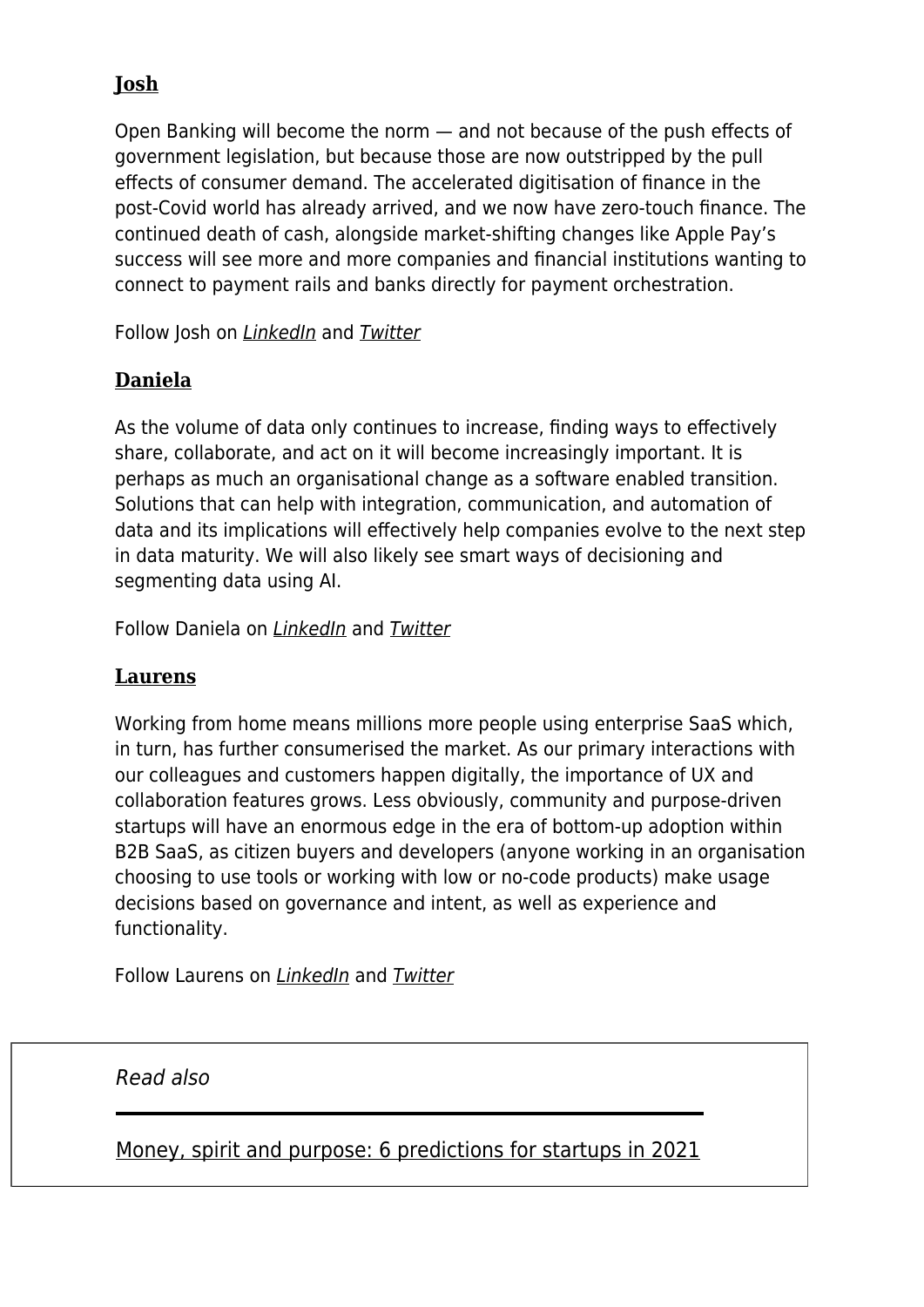# **[Julie](http://dawncapital.com/team/julie-kainz/)**

A category that is frequently underestimated is the still increasing importance of data privacy. Data has become the number one priority within organisations, and as its value increased, so did the awareness among consumers, customers and employees. We've already seen a first wave with governmental initiatives like CPRA or GDPRA, as result of which the private sector took note too. This is not only providing tailwinds for Europe-born solutions, but is enabling the fast growth of innovative companies focusing on data identification, ownership and safe data sharing across enterprises and end users.

Follow Julie on [LinkedIn](https://www.linkedin.com/in/juliekainz/) and [Twitter](https://twitter.com/JulieKainz)

## **[Mina](http://dawncapital.com/team/mina-mutafchieva/)**

2021 is the year of realisation, and 2022 will be the year of implementation. Two years of death of cash, moving online and the wholesale digitisation of finances means now is the time to invest in technologies that enable the impending transition to the future of finance. One key distinction about the technologies and their implementation is that they'll be specific components to solve highly specific issues. This year will see an explosion of understanding of where technology can be applied across all legacy banking infrastructure.

Follow Mina on [LinkedIn](https://www.linkedin.com/in/mina-mutafchieva-van-ingelgem-38353619/) and [Twitter](https://twitter.com/Mina_MVI)

## **[David](http://dawncapital.com/team/david-arndt/)**

ESG will become even more important. 2020 has seen record inflows into ESG ETFs (up 3x over 2019) and we expect this trend to accelerate in 2021. Massive opportunities are unfolding for startups who find innovative ways not just to help companies and investors assess and steer the sustainability and societal impact of their decision processes, but also baking in ESG products. For example, [Stripe Climate,](https://stripe.com/climate) which allows businesses to contribute a percentage of revenue to carbon sequestration. Or Shopify's [shop.app](https://shop.app/) automatically planting trees to offset the CO2 from all the parcels and deliveries it tracks.

There may also be an interesting convergence of these ESG methodologies being baked into the products themselves — and perhaps a company possibly API driven — that creates the "API for the environment" or the "API for ESG", which would make it easy for companies to build ESG features into their products, without having to have the philanthropic infrastructure.

Follow David on *[LinkedIn](https://www.linkedin.com/in/arndt-david/)* and **[Twitter](https://twitter.com/jdavidarndt)** 

#### **[Norman](http://dawncapital.com/team/norman-fiore/)**

In the "new world", Zoom has made us more productive because it's made